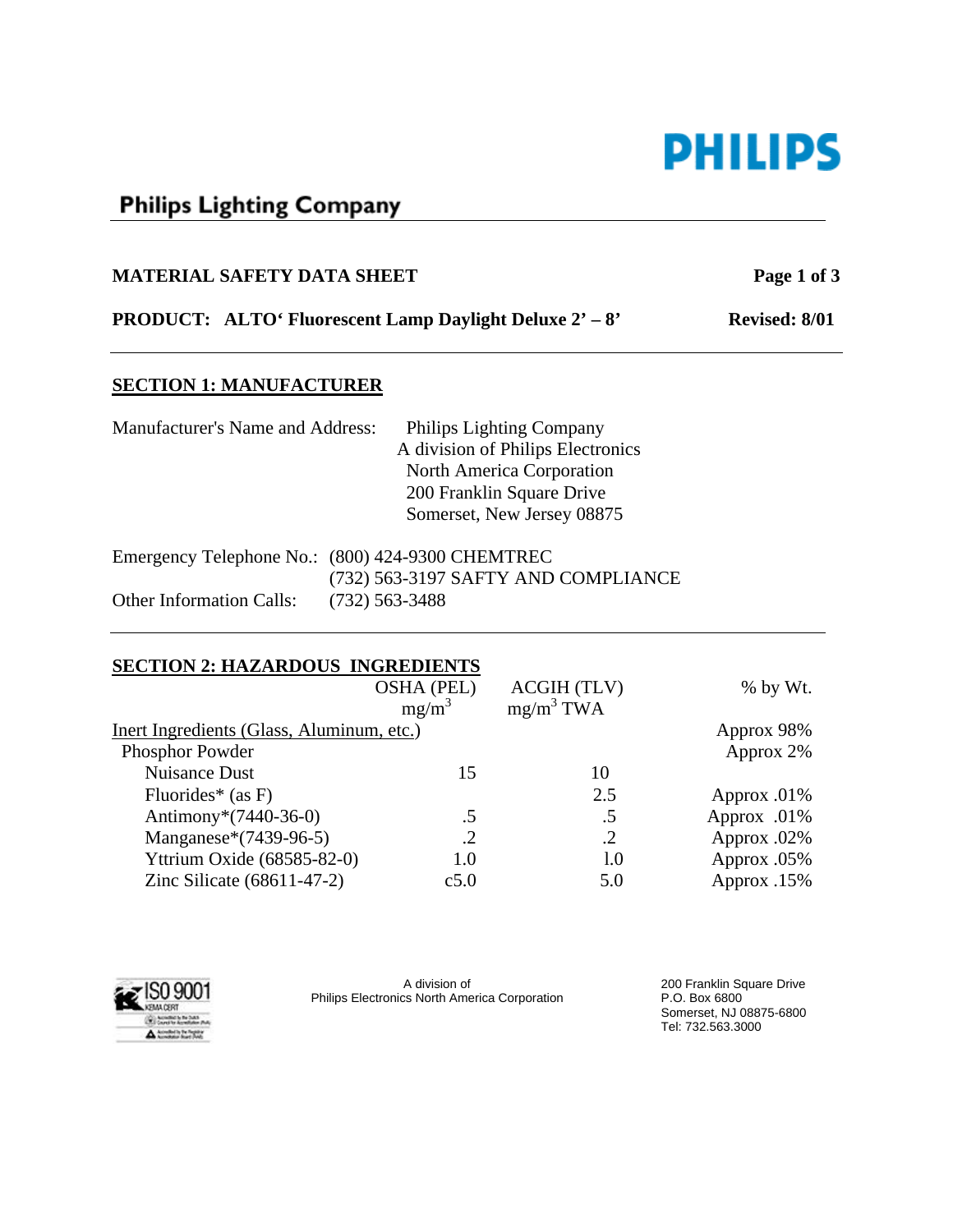#### **ALTO' Fluorescent Lamp Daylight Deluxe Page 2 of 3**

| <b>SECTION 2: HAZARDOUS INGREDIENTS(cont'd)</b> |            |              |                  |  |  |
|-------------------------------------------------|------------|--------------|------------------|--|--|
|                                                 | OSHA (PEL) | ACGIH (TLV)  | $%$ by Wt.       |  |  |
|                                                 | $mg/m^3$   | $mg/m^3$ TWA |                  |  |  |
| Mercury (7439-97-6)                             |            | .025         | Less than 20 ppm |  |  |

\*These materials are tightly bound within the crystal matrix of the phosphor (Calcium Phosphate).

#### **SECTION 3: CHEMICAL/PHYSICAL DATA**

Not applicable. This item is a light bulb 4ft. long, 1.5 inches in diameter. The bulb is glass, the base is a coated aluminum. The coating is inert.

## **SECTION 4: FIRE AND EXPLOSION DATA**

FIRE AND EXPLOSION DATA NOT APPLICABLE -- under extreme heat, glass envelope might melt or crack.

#### **SECTION 5: REACTIVITY DATA**

Stability: Lamp is stable. Polymerization: Not applicable. Incompatibility: Glass will react with Hydrofluoric Acid.

#### **SECTION 6: HEALTH HAZARD DATA**

Not applicable to the intact lamp. Breakage of the lamp may result in some exposure to the phosphor powder dust and to a very little amount of elemental mercury vapor. No adverse affects are expected from occasional exposure to broken lamps, but as a matter of good practice, prolonged or frequent exposure should be avoided through the use of adequate ventilation during disposal of large quantities of lamps.

## **EMERGENCY FIRST AID:** NORMAL FIRST AID PROCEDURE FOR GLASS CUTS IF SUCH OCCUR THROUGH LAMP BREAKAGE.